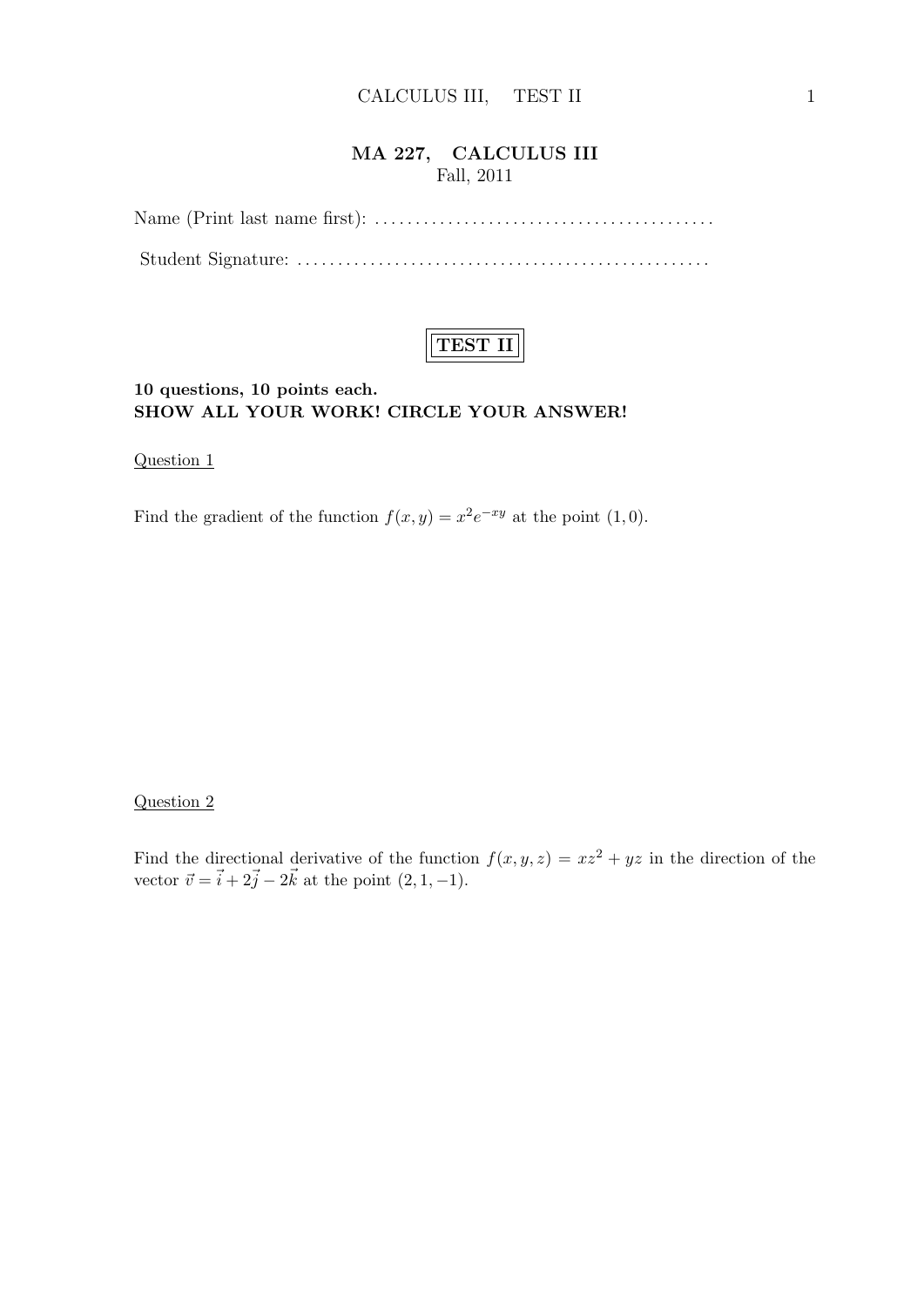Find local maximum, minimum and saddle points (if any) of the function

$$
f(x,y) = x^2 - 6xy + 4y^2 - 5y + 1.
$$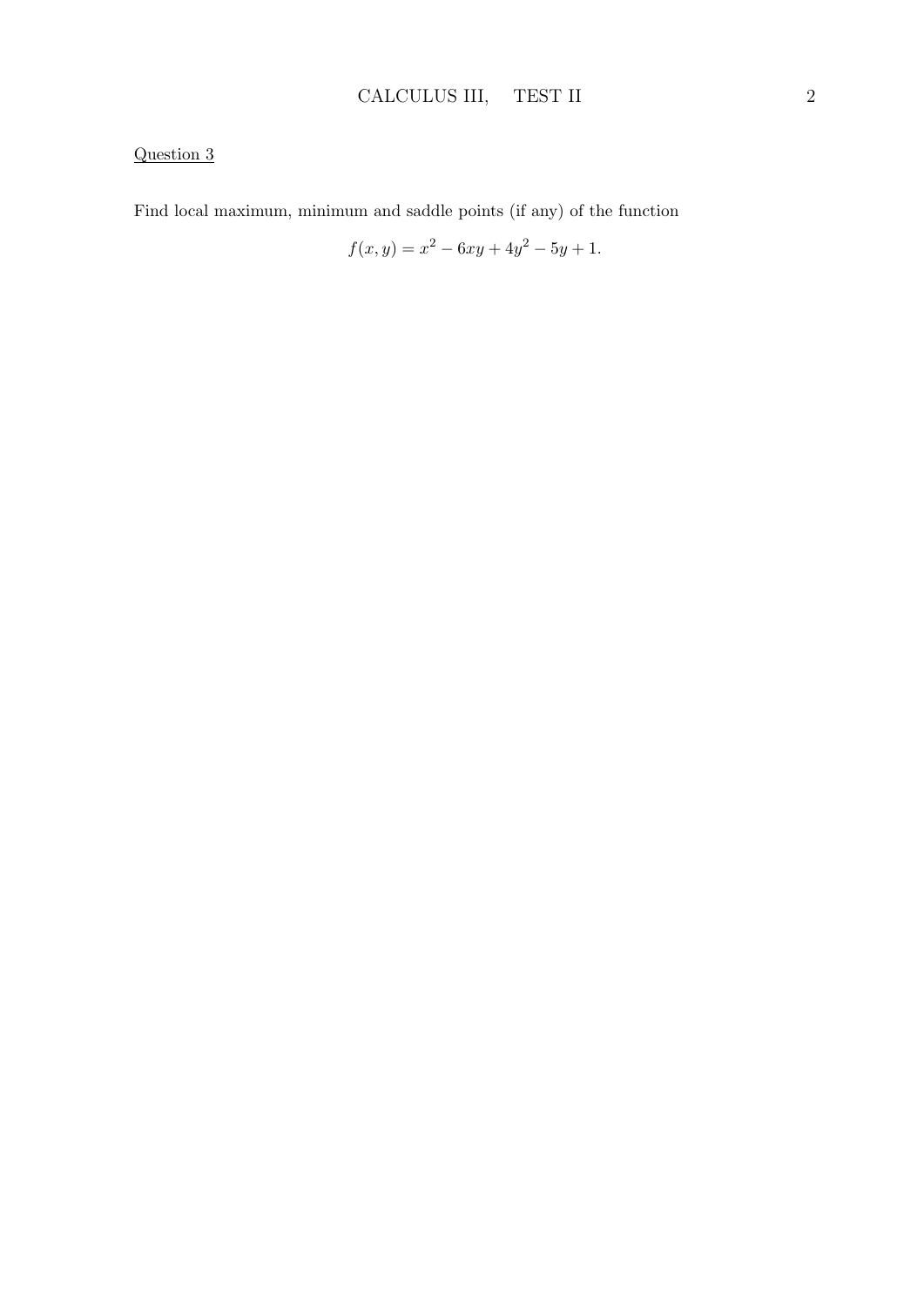Let  $z = xy^3 - \frac{1}{y}$  $\frac{1}{y}$ . Find equation of the tangent plane at point  $(-1, 1)$ .

# Question 5

Find linear approximation for the function

$$
f(x,y) = x^2 - xy + y^3x
$$

near point  $(2, 1)$ .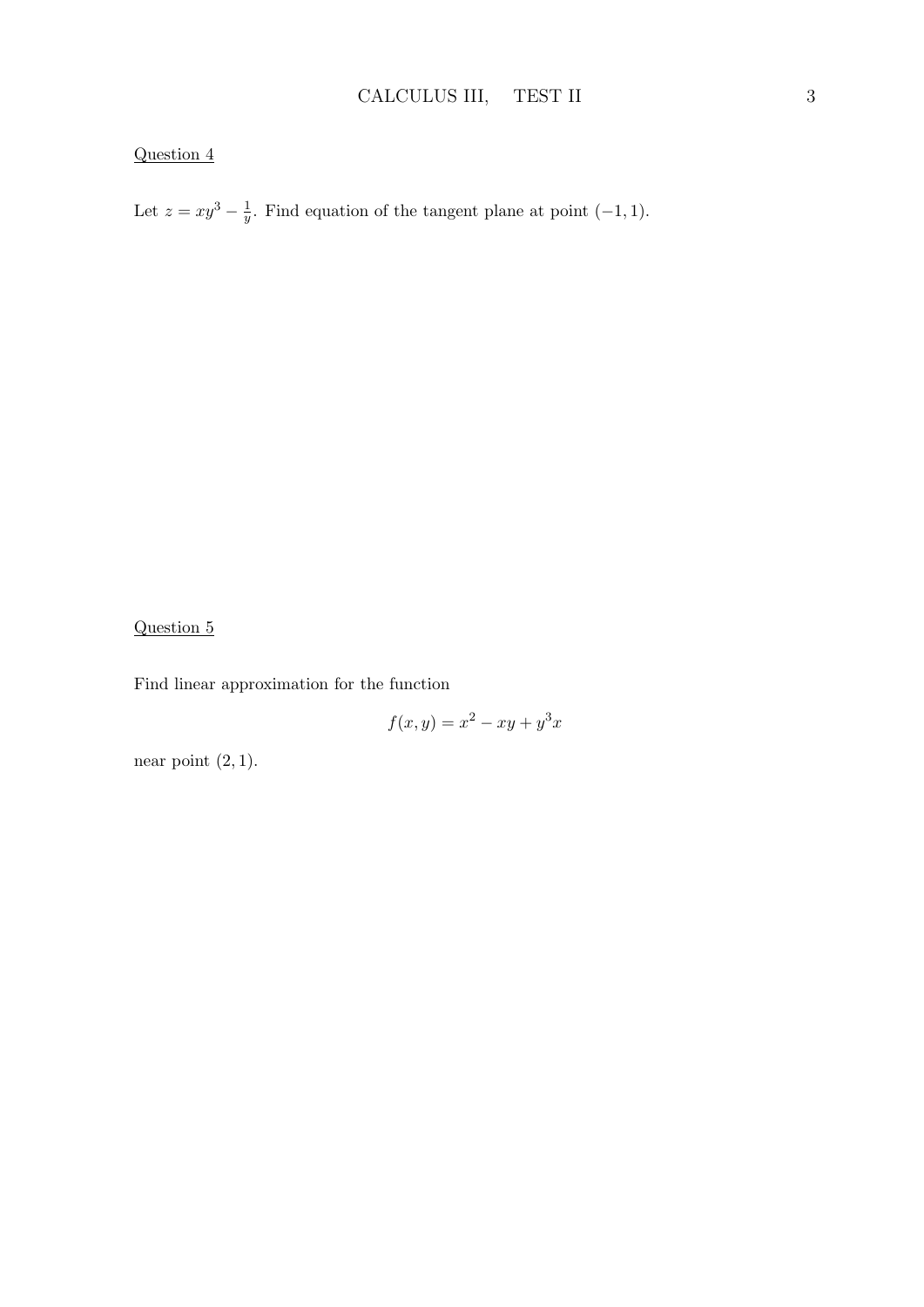Let  $f(x,y) = xy + \frac{x^2}{y}$  $\frac{v^2}{y}$  and  $x = st$ ,  $y = s^2 + t$ . Find partial derivatives  $\frac{\partial f}{\partial s}$  and  $\frac{\partial f}{\partial t}$ .

Question 7

Let  $f(x, y) = y \sin(x) + x^2y$ . Find all second partial derivatives:  $f''_{xx}$ ,  $f''_{xy}$ ,  $f''_{yy}$ .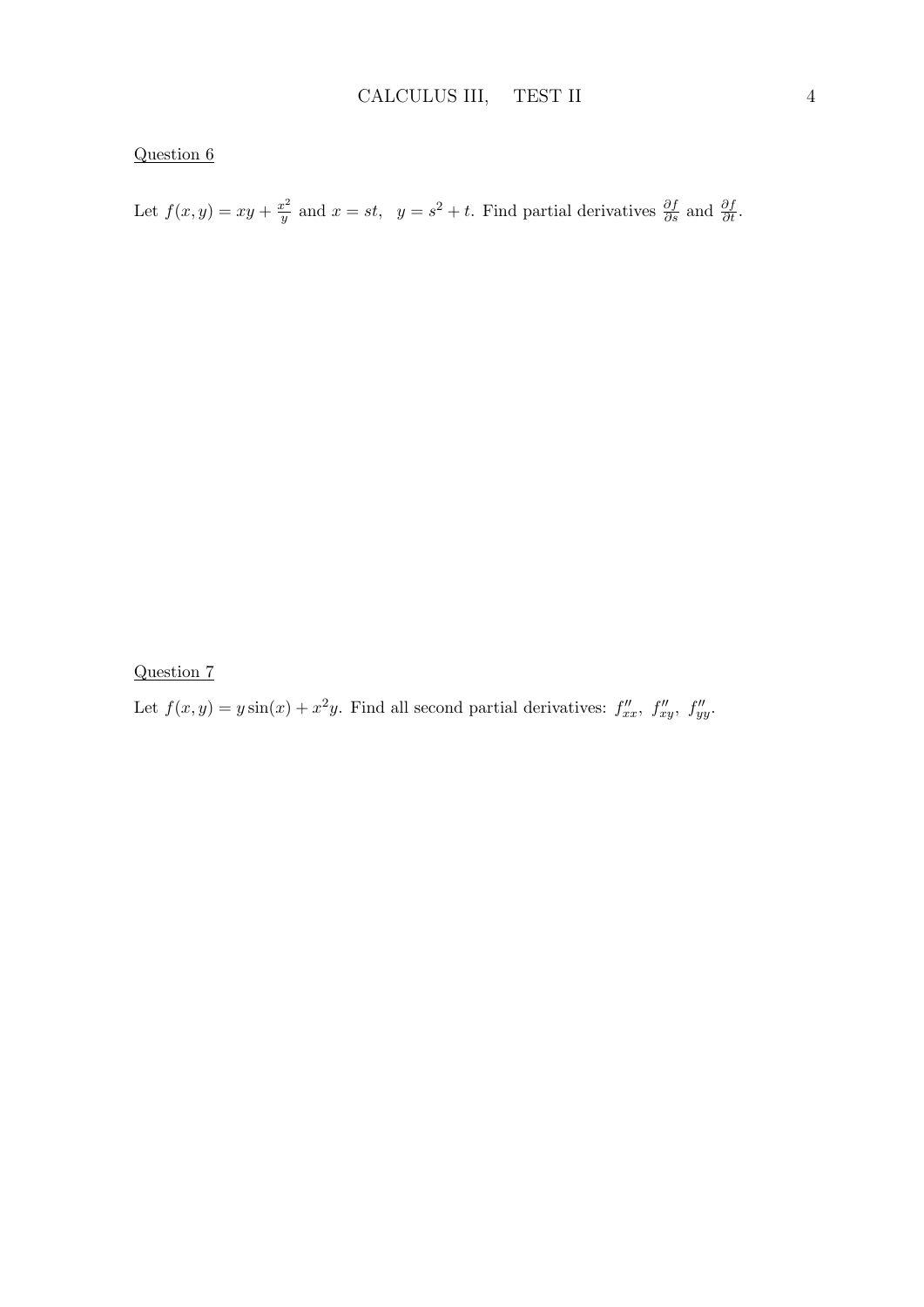Find equation of the tangent plane to the surface  $x^3 - y^3 + z^2 = -8$  at the point  $(-1, 2, 1)$ .

Question 9

Find the maximum rate of change of  $f(x, y) = y\sqrt{x} - \frac{x}{y}$  $\frac{x}{y}$  at the point  $(1, -1)$ . In which direction does it occur?